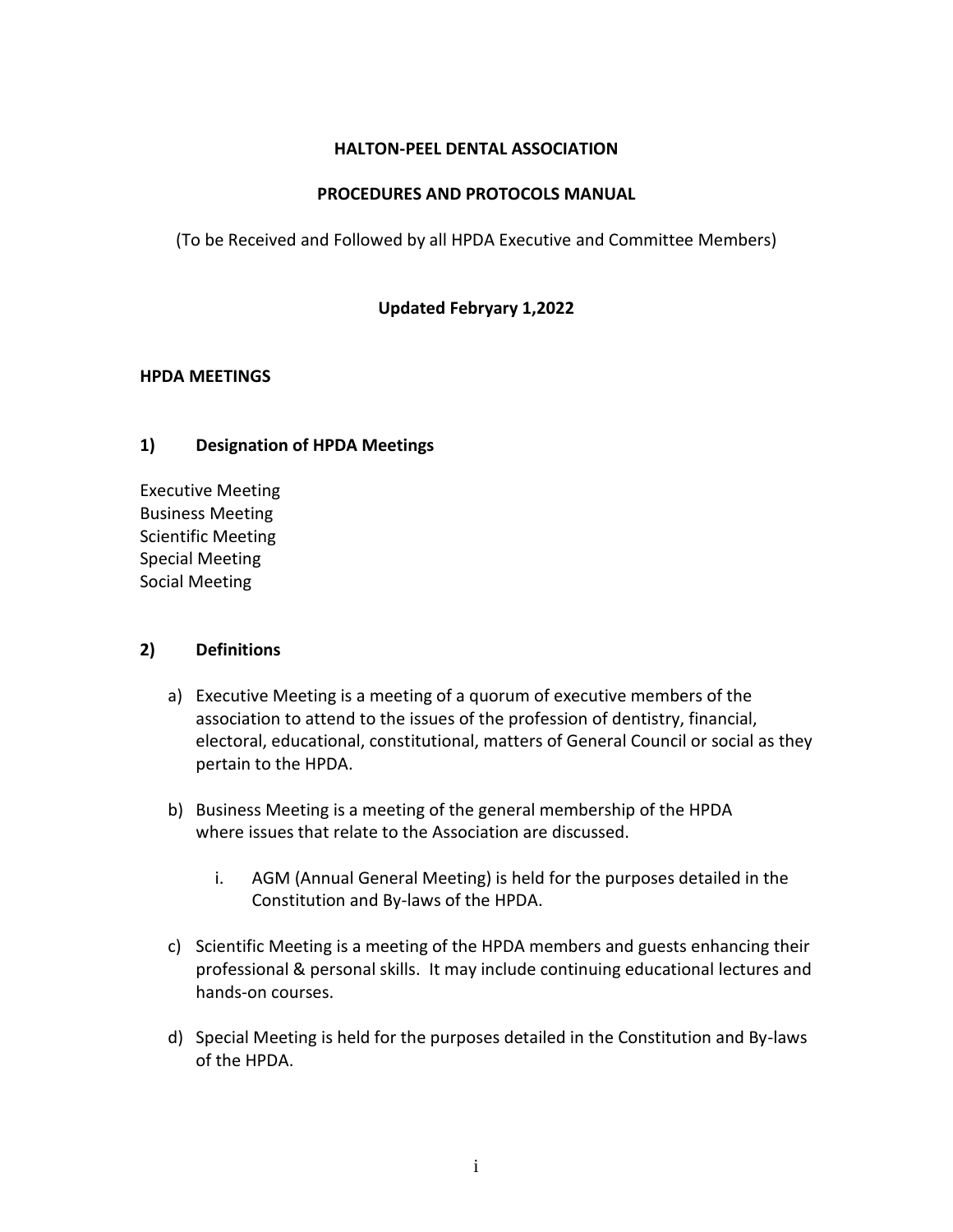e) Social Meeting is a meeting of HPDA members for collective social enjoyment and has no continuing education credit for the purpose of the RCDSO.

## **3) Meetings**

- a) There will be several Executive meetings per fiscal year (as defined below) for all Executive Members. These meetings will be pre-arranged by the President. Quorum for Executive Meetings shall be a simple majority of the Elected Line Officers and at least 4 HPDA Executive Members.
- b) There will be a meeting of HPDA Councilors prior to each meeting of General Council of the ODA, to discuss issues pertaining to the upcoming meeting.
- c) Elected Line officers will meet on a regular basis. These meetings will be prearranged by the President. The President can invite selected Executive Members (Chairs, Committee Members, etc.) to these meetings. Quorum for these meetings is a simple majority of Elected Officers.

## 4) **Alcohol consumption at the Meetings**

- a) HPDA will use venues that are licensed by the provincial government to serve alcohol at HPDA events.
- b) Our members may receive 1 complimentary ticket from the HPDA for an alcoholic beverage.
- c) Additional alcohol for members and guests of the venue, will be at the discretion of, and cost to, the individual.

Committees should meet in person or correspond by phone, email or virtual meeting throughout the year. Committee Chairs must inform the line officers when they are meeting. All meetings require minutes to be taken. Minutes will be made available to all Executives.

### **FISCAL YEAR**

The fiscal year of this Association shall begin July 1<sup>st</sup> of each calendar year and end June 30th of the following year.

## **HPDA EXECUTIVE RESPONSIBILITIES**

**1) Composition:**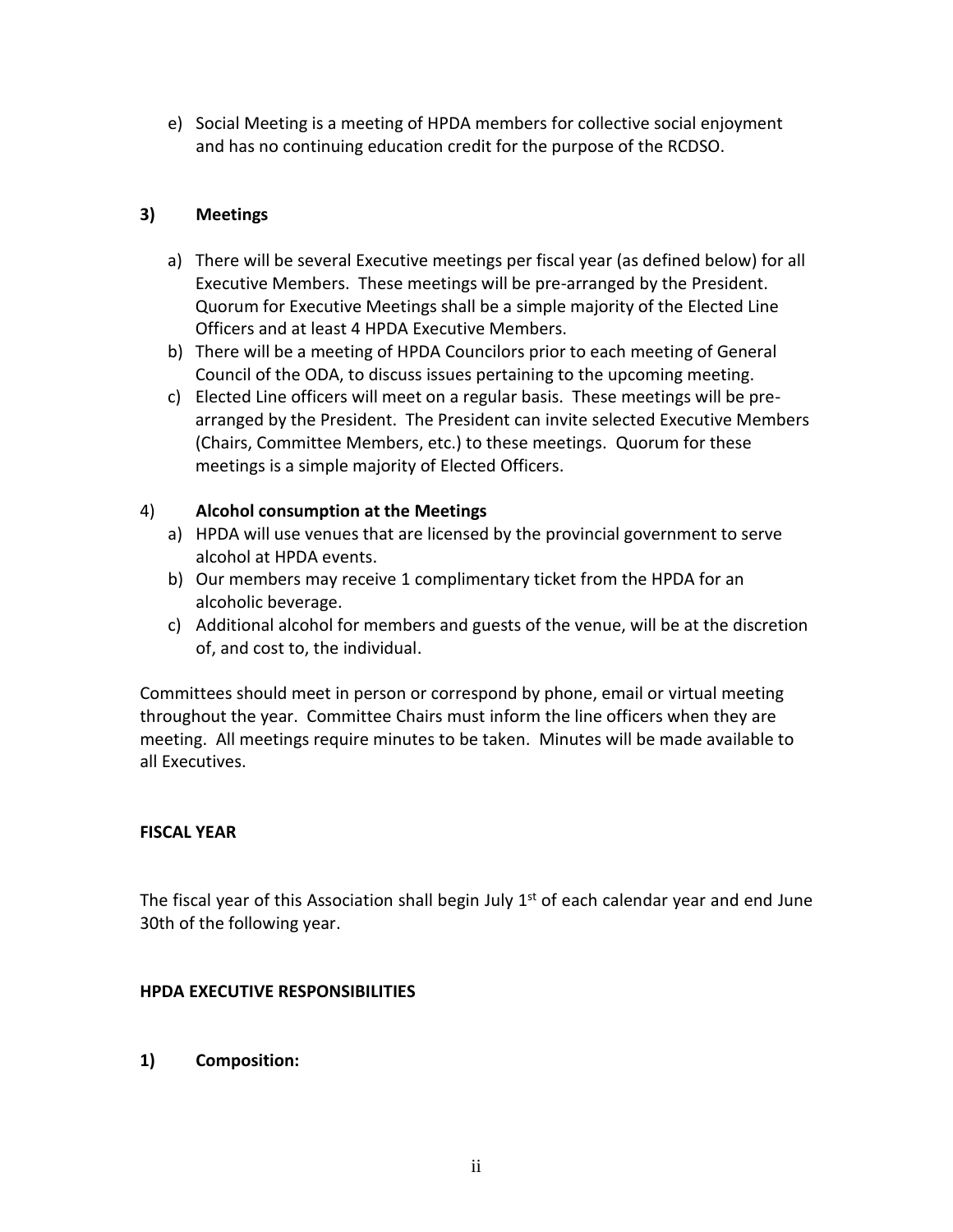Out of all the HPDA Executive members, 5 shall be line officers, at least 3 shall be past presidents, and 7 will be executive members who will commit to joining the line. One of these 15 members, excepting the president, will chair each of the committees within the HPDA.

## **2) Responsibilities of the Executive**

- i) To be the administrative body of this Association.
- ii) To appoint a designated accountant or bookkeeper to review the Association's financial records at the end of each fiscal year, if deemed advisable.
- iii) To appoint at the end of each fiscal year an **Executive Administrator**, as required**.**
- iv) Should attend all Executive Meetings and Special Meetings of this Association.
- v) To remove an Executive Member or line officer, one of the following must occur: he/she resigns, moves both home and practice out of the HPDA jurisdiction, does not attend meetings, dies or contravenes the Code of Conduct of the ODA.
- vi) To declare conflicts of interest should they have proprietary, financial or other interests of any nature in products, services and/or companies. Any declared conflict of interest may require the member to be absent from a discussion and/or vote at the HPDA Executive's discretion.
- vii) To review the current CBL and P&P on the HPDA website.
- viii) To participate in committee work as members of committees.

## **3) Responsibilities of Elected Line Officers**

The Line Officers consist of: President, Vice President, Treasurer, General Secretary and Immediate Past President.

## **a) All Line Officers**

- i) To attempt to attend all Executive Meetings and the Line Officer Meetings.
- ii) To attend two-thirds of HPDA member events.
- iii) To respond to queries within 48 hours.
- iv) To ensure that deadlines are met.
- v) To ensure the strategic directions and Mission, Vision and Values are followed.

# **b) President**

- i) To call and preside at all meetings of the Association.
- ii) To create goals for the year and ensure goals are met. Goals will be presented to the Executive Members at the first Executive meeting of the Presidential Year.
- iii) To ensure events are well organized.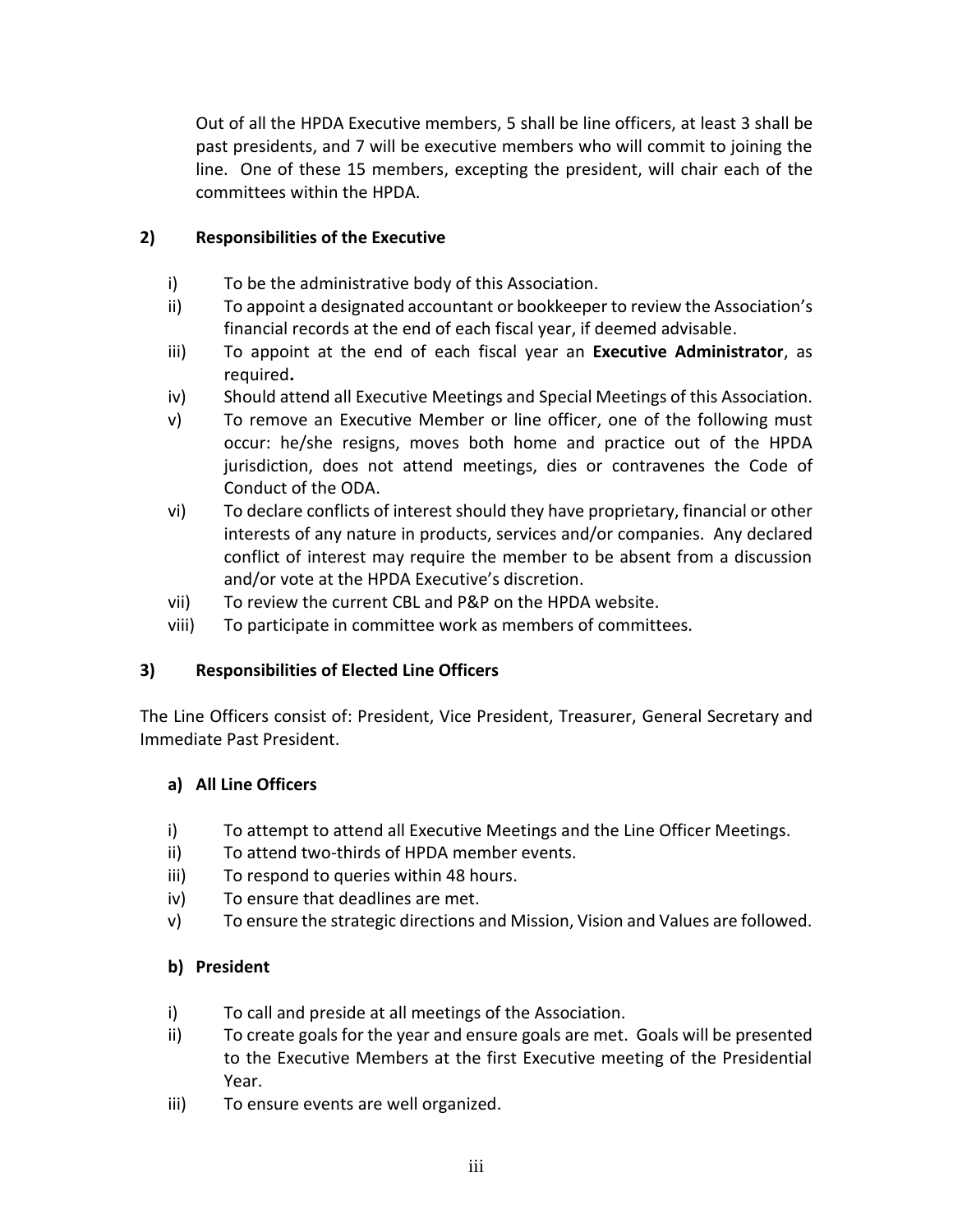- iv) To vote when voting is by secret ballot, or when his/her vote will break the tie.
- v) To be a member ex-officio of all committees.
- vi) To sign all official documents requiring the President's signature.
- vii) To be responsible for the installation of the incoming Executive Members.
- viii) To ensure that all committees are active and functioning.
- ix) To ensure Executive Members are following their assigned responsibilities.
- x) The President may request a complete written report, within thirty days, from any committee. If such a report or its absence indicates that a committee is not adequately functioning, it shall be mandatory for the President to replace any or all members of the committee; as circumstances may indicate, to restore the committee to adequate function.
- xi) To be responsible for the education of the members of the HPDA Executive in their duties and responsibilities.
- xii) To serve as the official representative of the HPDA in its contacts with government, business, media, and other professional organizations. A designate can be assigned to assume this responsibility.
- xiii) To turn over to the succeeding President, all records, books or other properties relating to the duties of the President within 10 days of the fiscal year end.
- xiv) To be the speaker liason.
- xv) To oversee the annual review of the Association's Strategic Direction and adherence to its Mission, Vision and Values.
- xvi) To perform such other duties as are customary to this office.

## **b) Vice President**

- i) To exercise all functions of the President in the President's absence.
- ii) To act as the chair of the **Education Committee.**
- iii) To plan the events and meetings as well as select the venues for the upcoming year in consultation with the HPDA Executive (specifically the chairperson of, social and sponsorship committees). The event calendar should be completed by the first spring Executive meeting and shared with the Executive. This includes booking of venues and speakers.
- iv) To oversee the current budget in conjunction with the Treasurer. To review the budgets of all committee projects and programs prior to the final budget preparation and development of contracts.
- v) To ensure that all committee projects function in a fiscally responsible manner.
- vi) To prepare with the HPDA Executive, a budget for the succeeding year, including the establishment of dues for each membership category and events. The budget should be created by the first spring executive meeting and shared with the Executive.
- vii) To ensure the event calendar is ready for distribution and posted on the website before the start of the fiscal year.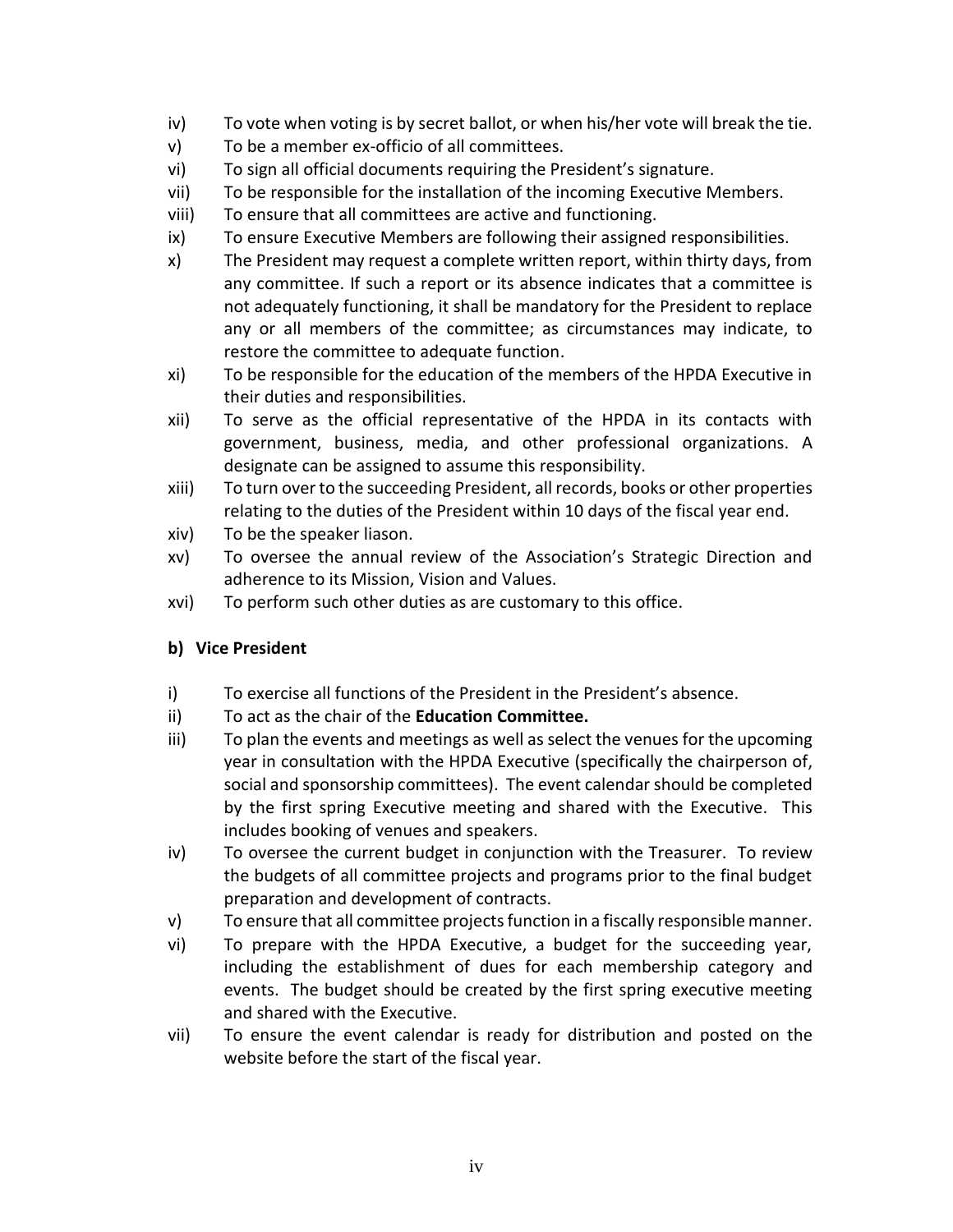viii) To turn over to the succeeding Vice President, all records, books or other properties relating to the duties of the Vice President within 10 days of the fiscal year end.

# **c) Treasurer**

- i) To be responsible to the Vice President and President.
- ii) To act as chair of the Nomination Committee.
- iii) To work in association with the **Executive Administrator** on all matters pertaining to the Association's financial transactions.
- iv) To exercise all functions of the Vice President in the Vice President's absence.
- v) To pay all claims approved by the President.
- vi) To submit the Association's financial records to a designated accountant or bookkeeper, if deemed necessary, for review, and render an annual financial statement to the HPDA Executive within 90 days of year-end, and to the general membership at the Annual General Meeting in the following year.
- vii) To report financial statement updates at every HPDA Executive meeting.
- viii) To co-sign cheques along with the Executive Administrator before deadlines and before interest accrues.
- ix) To ensure timely payment of all contracts between the HPDA, sponsors, speakers and/or service providers.
- x) To present financials to the general membership at the Annual General Meeting, and have the information available to members who wish to review it.
- xi) To ensure the budget is being followed.
- xii) To ensure that the HPDA is run in a fiscally prudent manner that preserves the Association's non-profit status.
- xiii) To ensure HST is collected and remitted as required.
- xiv) To ensure the ODA grant is collected and deposited within 30 days of its issuance.
- xv) To turn over to the succeeding Treasurer, all records, books or other properties relating to the duties of the Treasurer within 10 days of the fiscal year end.

## **d) General Secretary**

- i) To advise the ODA of any changes of the HPDA Line Officers of the Association as soon as they occur.
- ii) To act as chair of the Ethics committee.
- iii) To file with the ODA, at least thirty days prior to Meetings of the General Council, the names of Councillors and Alternates to the ODA General Council, designated by the Executive.
- iv) To endeavour to fill all HPDA General Council seats.
- v) To submit within 7 days, to the ODA, all resolutions passed by the Association that require ODA action.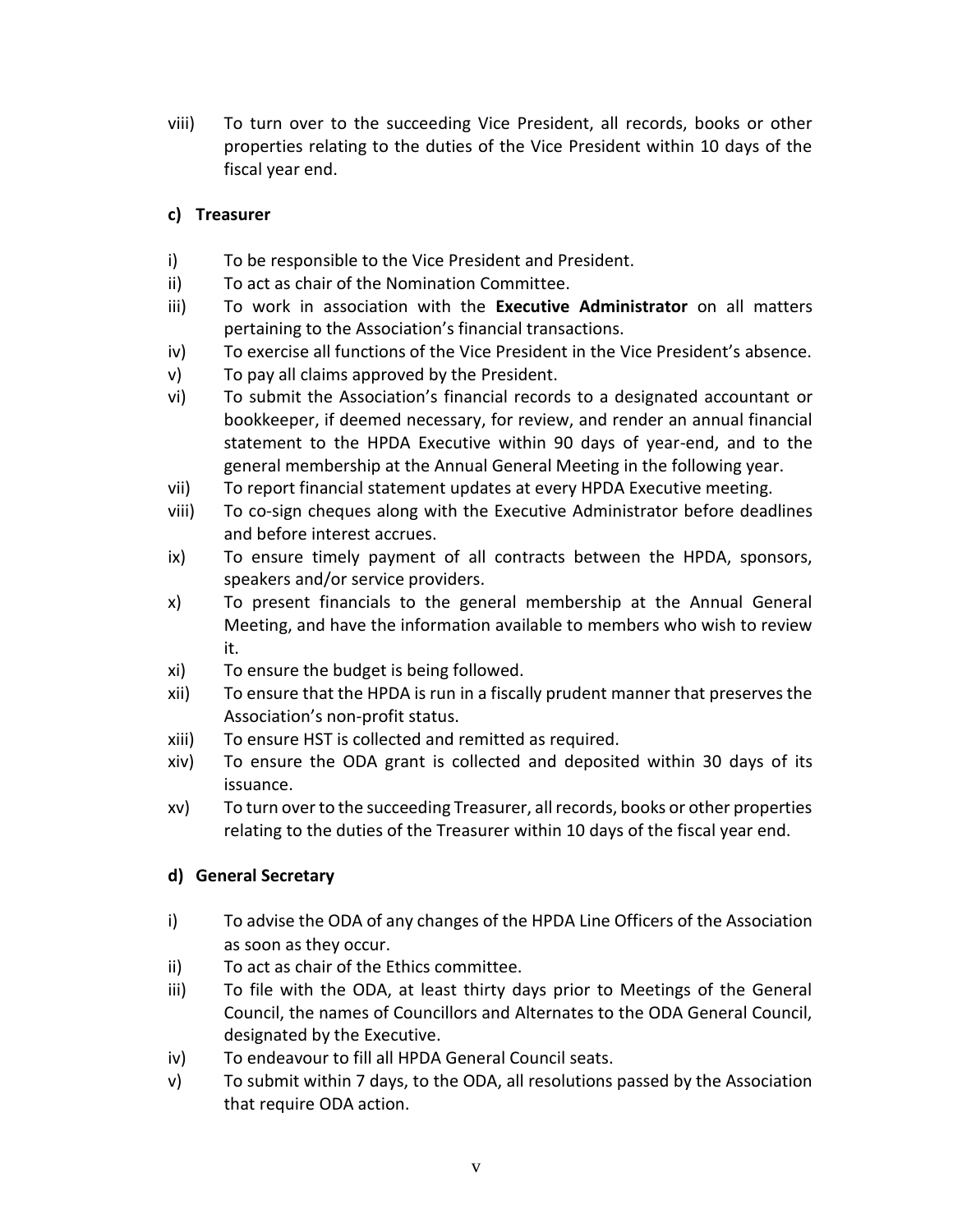- vi) To perform other duties not herein specified, which may be outlined by the President, or the By-laws of the Ontario Dental Association.
- vii) To turn over to the succeeding General Secretary, all records, books or other properties relating to the duties of the General Secretary within 10 days of the fiscal year end.
- viii) To keep contact information of the Executive Members and ODA Councillors.
- ix) To coordinate duties with the Executive Administrator.
- x) To assist the Executive Administrator at HPDA member events.
- xi) To assist the Executive Administrator in taking minutes at meetings, taking them in the absence of the Executive Administrator as required.

## **e) Past President**

- i) To act as chair of the **Mediations Committee**.
- ii) To serve on the **Honours and Awards Committee**.
- iii) To act as advisor to the President and the HPDA Executive.

## **4) Responsibilities of Executive Members**

- i) To ensure strategic directions are followed.
- ii) To perform the duties assigned by the President.
- iii) To report to the President the results of any meetings or conversations with government and/or non- governmental agencies concerning the HPDA or the ODA.
- iv) To help with the business of the HPDA by participating in Executive Meetings and HPDA Committees.
- v) To be available for other duties as required by the HPDA.
- vi) To read both the Constitution and Bylaws and the Protocols and Procedures Document when becoming a Executive Member and at the beginning of each succeeding year.
- vii) To attend the General Executive Meetings.
- viii) To prepare and send the committee report prior to each Executive meeting.

## **5) Responsibilities of Councillors to the General Council of the ODA**

- i) To represent all ODA members in the HPDA region.
- ii) To participate in both ODA General Council Meetings each year, and to attend the entire meeting.
- iii) To attend all Pre -Council Meetings to prepare for the General Council of the ODA.
- iv) To read Pre-Council documents and make a report at the Pre-Council Meetings.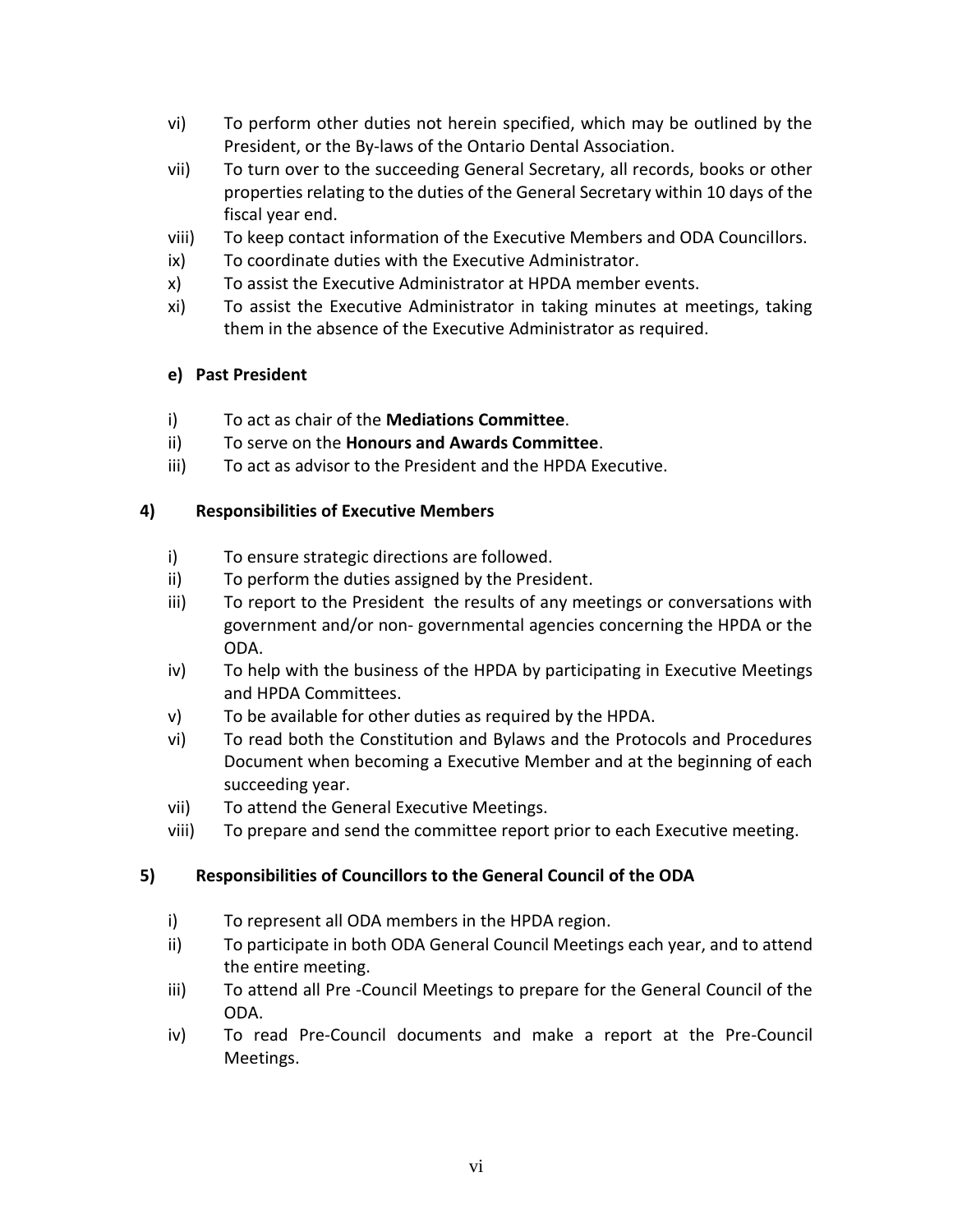v) To report to the President forthwith, the important proceedings and summarize in writing within 30 days, the highlights of the meeting, if asked by the President.

### **RESPONSIBILITIES OF HPDA COMMITTEE MEMBERS**

- i) To attempt to attend all meetings of the committee of which they are a member.
- ii) To declare conflicts of interest should they have proprietary, financial or other interests of any nature in products, services and/or companies. Any declared conflict of interest may require the member to be absent from a discussion.
- iii) To review the current CBL and P&P on the HPDA website.
- iv) To participate in committee work as members of committees.

### **DUTIES OF EXECUTIVE ADVISORS**

Executive advisors will attend Executive Meetings at the invitation of the President.

### **1) Executive Administrator**

The position of the Executive Administrator is an appointment made by the Line Officers and approved by the HPDA Executive. It shall be a part time paid position, with duties as described in Appendix A.

### **2) Bookkeeper**

To be appointed, if required, by the President and Treasurer. To prepare financial statements, reconcile bank statements and provide financial services as required by the HPDA.

### **ELECTIONS**

### **1) Overview**

The election of Elected Officers shall be by secret ballot or anonymous online vote and conducted by the **Nominations Committee**.

### **2) Procedure**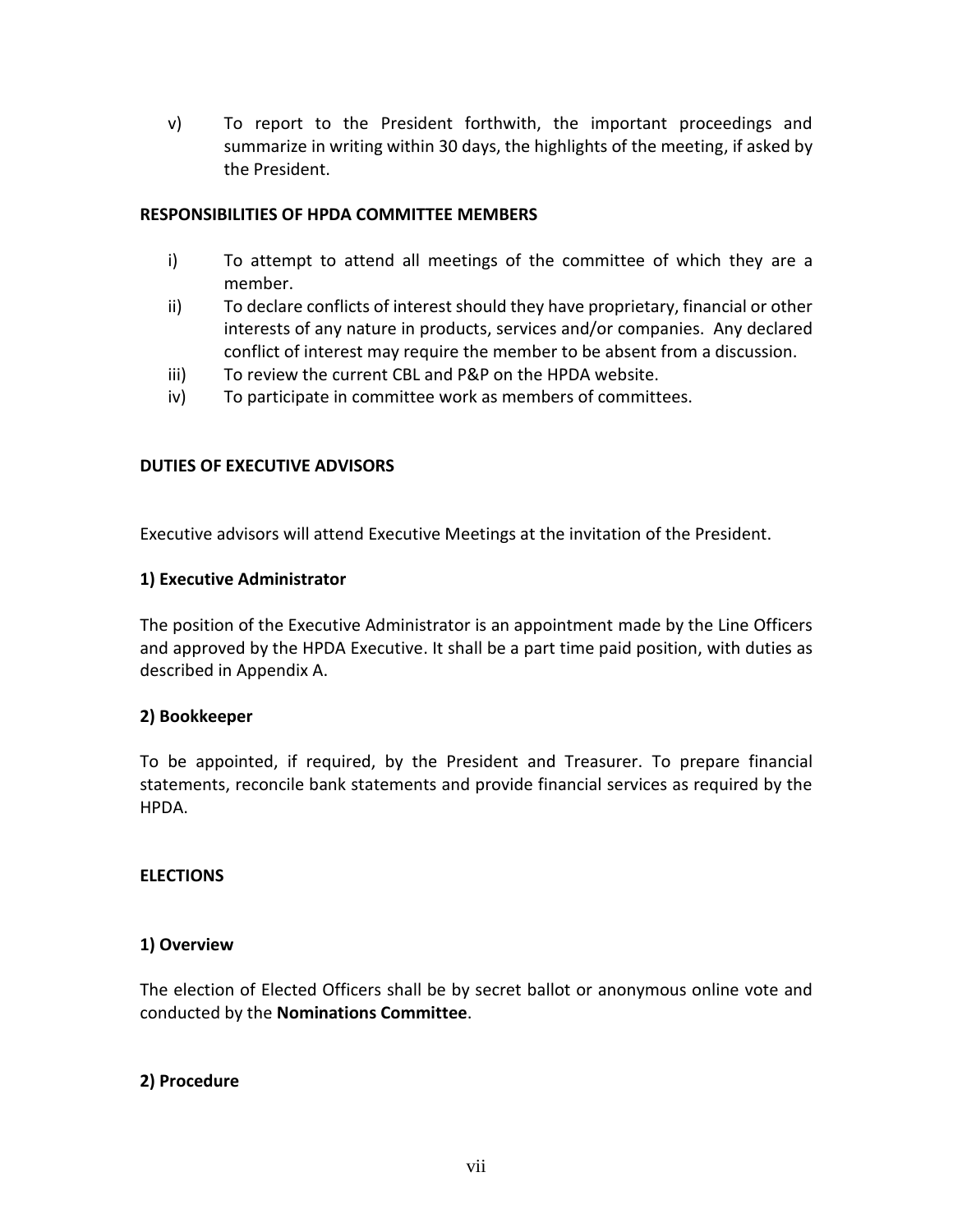- a) Any Executive Member, except those already holding an Elected Officer position, may be nominated for any of the Elected Officers' positions; should they become open, subject to the requirements of the by-laws.
- b) The call for nominations shall be sent to all Executive at least 2 months prior to the Annual General Meeting.
- c) All elected and selected line officers must complete a nomination form. All nominations must be signed by one Active Member and be accompanied by the written consent of the nominee, as well as a declaration of potential conflict-ofinterest.
- d) All nominations must be in the hands of the General Secretary before the Annual General Meeting. If there is more than one candidate, a vote will take place at the AGM. If no nominations are received before the AGM, the line officers will solicit a nominee for the open position.
- e) The General Secretary shall turn over all properly qualified nominations to the Chair of the **Nominations Committee.**
- f) The **Nominations Committee** shall ensure that there is at least one qualified nominee for each vacancy on the HPDA Executive and shall make its report to the members whenever possible.
- g) The Election by secret ballot or anonymous online vote shall take place at the Annual General Meeting (AGM).
- h) The Nominations Chair will keep the ballots for 30 days after the election. If there is no request for a recount, the ballots will be destroyed after this time.

## **3) Terms**

- a) Term of office for Elected Officers shall be 1 year in each position, starting with election to the position of General Secretary and succeeding to Treasurer, Vice President, President and Past President in each succeeding year. Terms of office for Committee Chairs and members will be one year. At the end of each fiscal year, they should apply in writing to continue for another year. If they do not wish to continue, they are encouraged to stay on the committee as a committee member, or deputy chair to help the new chair.
- b) In case any selected Officer ceases to be a member of this Association through death or removal from the district, or any other cause, the remaining members of the Executive shall appoint a successor who shall hold office until the end of that term.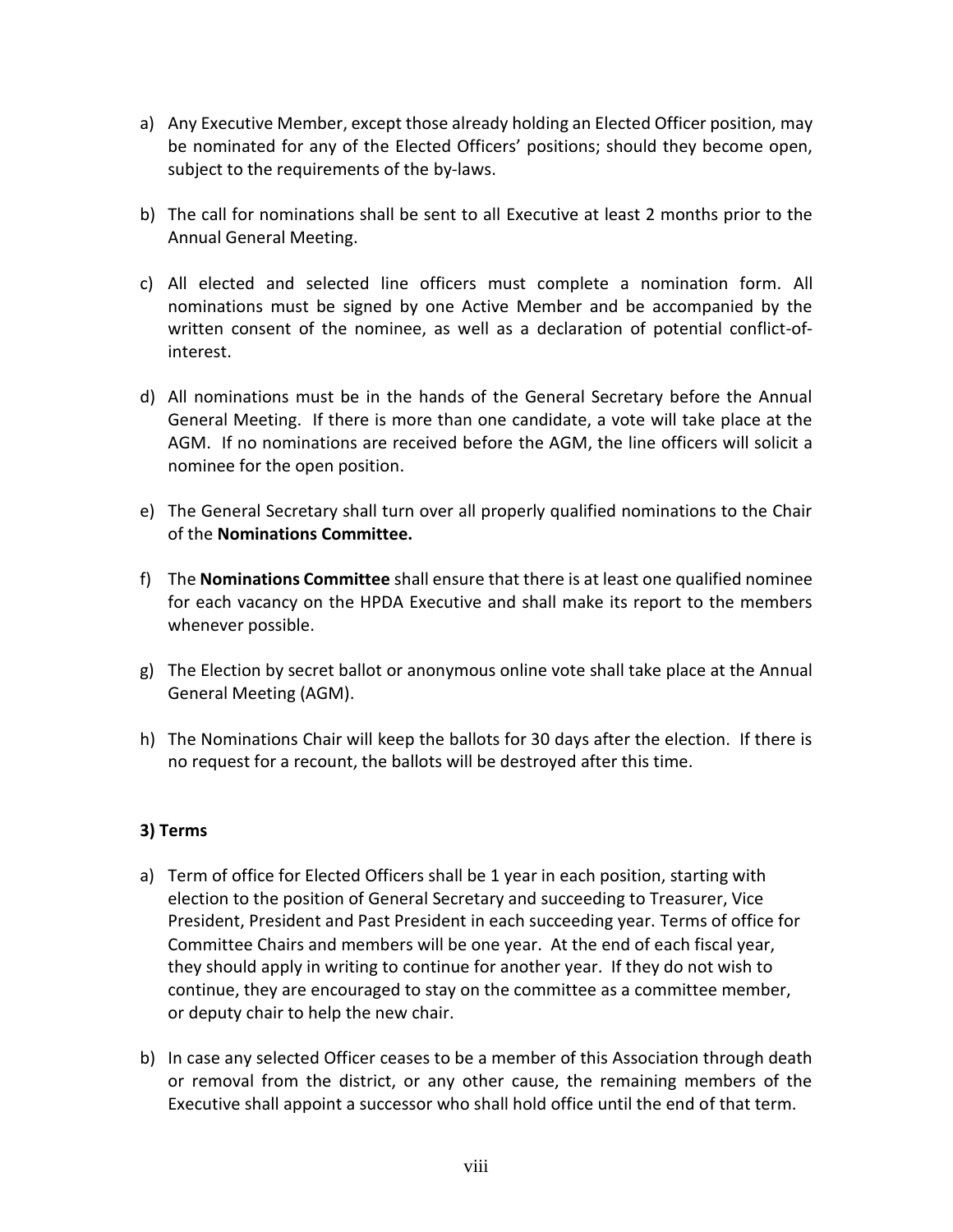#### **COMMITTEES**

Committee members will be HPDA Executive Members who have applied in writing for each position.

If more than one person would like to be a Chair an election will be called. Committee Chairs may assign co-chairs for a committee.

More members than the stated maximum may join a committee with the joint approval of the Committee Chair and the President.

Each committee can have a co-chair who would attend the executive meeting when the chair is not available. It would be ideal for the co-chair to transition to the positon of chairperson when appropriate.

#### **Committees of the HPDA**

- a) The **Nominations Committee** shall consist of the Treasurer as Chair and a minimum of three other members. The duties shall be to review applications for and fill vacant Executive positions, to conduct all elections and to nominate committee chairs for approval by the Line Officers.
- b) The **Membership Committee** shall consist of a Chair and a minimum of three members. The duties shall be to promote and build the membership of the Association, to receive recommendations for all classes of membership and make appropriate recommendations to the HPDA Executive.
- c) The **Education Committee** shall consist of a minimum of three members, and chaired by the Vice President. This committee will select the speakers for the following year. The committee will meet at least once in the fall and finalize the event calendar by the first spring executive meeting. The Chair will consult the committee on additions and revisions to the event calendar.
- d) The **Mediations Committee** shall consist of the Immediate Past President as Chair. The Chair will choose at least one additional member, typically another Past President. The committee will mediate matters between patients and dentists that have been referred by the ODA through their mediation program. The duties shall be as stated in the ODA Mediations Manual. The chair shall report details of mediations to the executive with the strictest of confidentially.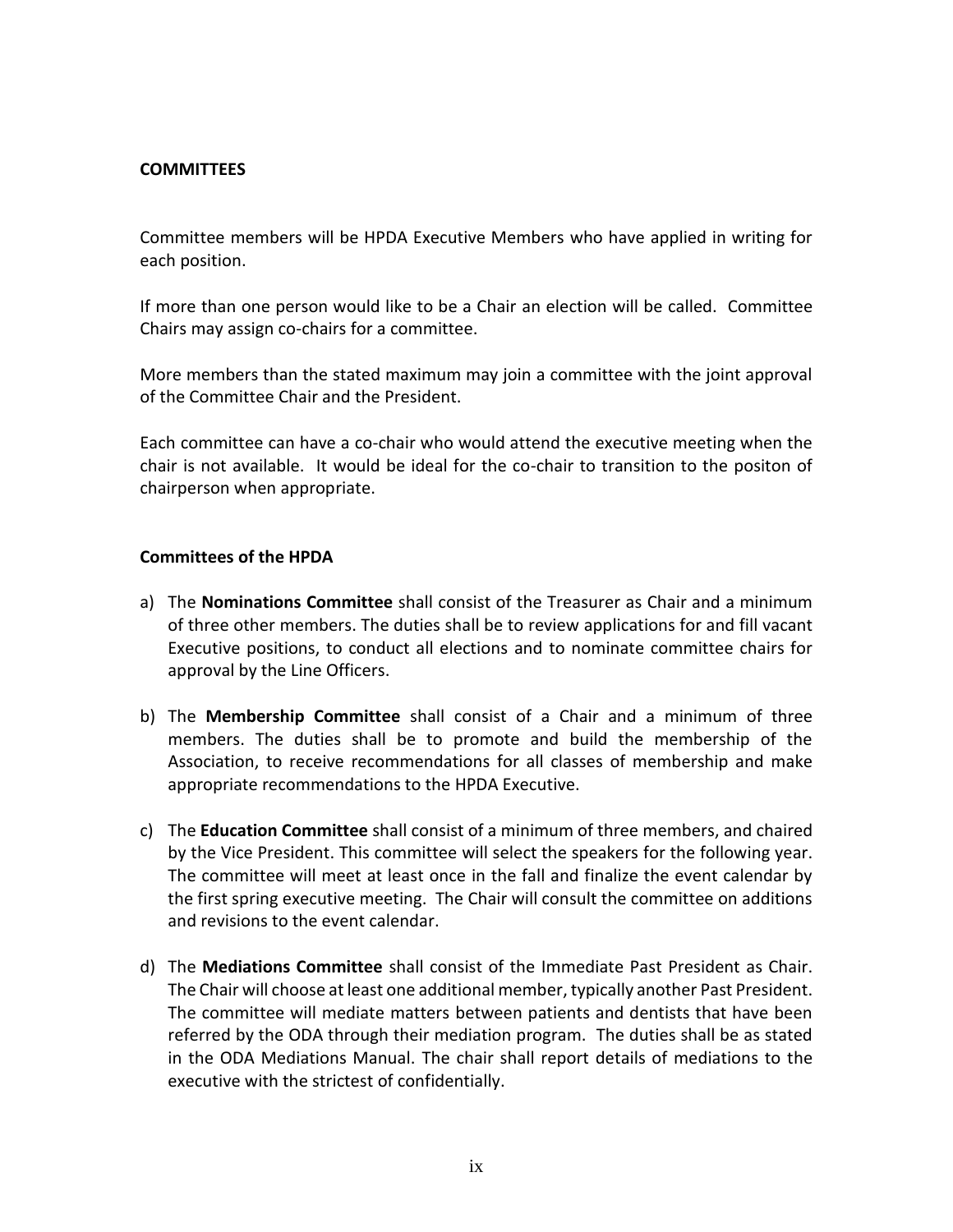- e) The **Honours and Awards Committee** shall consist of a Past President as Chair and a minimum of three members, one of whom shall be the Immediate Past President. This committee will seek nominations for HPDA and ODA awards. They will submit nominations for ODA Awards to the ODA's Honours and Awards Committee before the application deadlines. They will plan how award recipients, past presidents and ODA years of service recipients will be honoured.
- f) The **Oral Health Committee** shall consist of a Chair and a minimum of two members. This committee will be responsible for planning events for April's Oral Health Month as well as community service initiatives throughout the year. This committee may include some of the duties and responsibilities outlined in the Government Relations Committee.
- g) The **Sponsorship Committee** will consist of at least three members. All Line Officers will be on this committee. This committee is responsible for obtaining sponsors for HPDA events and ensuring sponsor expectations are met.
- h) The **Constitution and By-laws Committee** will consist of a Chair and the President. This committee is responsible for updating the Constitution and Bylaws and Policies and Procedures documents when necessary and ensuring proper accordance. It should also ensure the updated CBL and P&P are posted on the HPDA website.
- i) The **Communications Committee** will consist of a Chair and a minimum of one to a maximum of three other members. This committee will send press releases to the media regarding selected events and submit post event articles to the Ontario Dentist journal when appropriate. This committee will create the calendar, and monitor and update the website and social media. This committee will ensure photographs are taken at all events. This committee will ensure all events are promoted through the ODA, HPDA, website and social media.
- j) The **Gala Committee** will consist of a minimum of three members to a maximum of six members. This committee will plan and particiapte in the Gala to ensure a successful event.
- k) The **Social Committee** will consist of a Chair and at least one other committee member. The committee will plan social events and determine the fee per guest.
- l) The **Government Relations Committee** will consist of a Chair and a minimum of one other member. This committee will ensure each MPP in Halton and Peel Regions is represented by a Political Contact Dentist. This committee will ensure HPDA is represented at the Political Action Conferences. This committee will work with government leaders and public health to advocate for the public and the profession.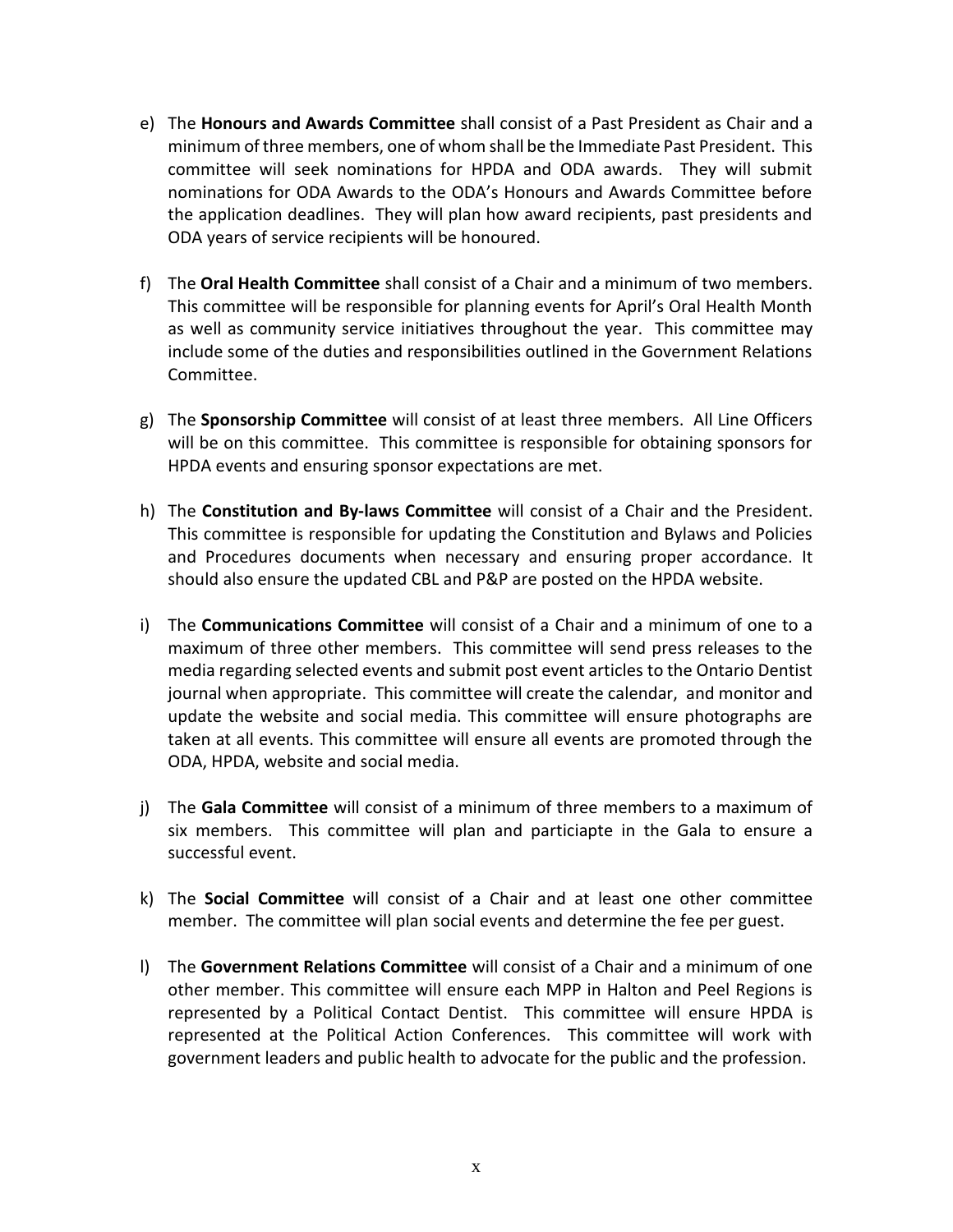- m) The **HPDA Charity Committee** will consist of a Chair and at least two members. The committee will select the charity and the funding target annually, and have both the executive and general membership separately vote and approve the recommendations from the committee. The committee will liaise with the approved charity, promote them, encourage donations and promote their events.
- n) The **HPDA Ethics Committee** will consist of a Chair and at least two members. The Secretary shall be the chair of the committee, and the remaining line officers will make up the committee. The committee shall promote and educate on ethical behaviour by dentists in the Halton and Peel Regions in conjunction with the ODA and the RCDSO.

## **APPENDIX A – DUTIES OF THE EXECUTIVE ADMINISTRATOR**

- i) To be the Chief Privacy Officer, unless otherwise designated by the Executive. To keep and maintain an up-to-date list of membership including current contact information. The executive administrator will follow the privacy policy of the ODA.
- ii) To track member activity
- iii) To oversee the management of the HPDA website and registration site
- iv) To receive and acknowledge the membership dues with a receipt.
- v) To receive and deposit all other monies received on behalf of the HPDA to the financial institution as designated by the HPDA Executive within 30 days of receipt.
- vi) To pay invoices before deadlines and before interest accrues. To pay honourariums on the day of the event. To provide bank statements to the Treasurer. To co-sign cheques with the Treasurer.
- vii) To help the Treasurer prepare Financial Statements for Executive Meetings.
- viii) To provide bookkeeping services including payables, preparing cheques for treasurer's signature, receivables, monthly statements and year-end statements
- ix) To negotiate and secure contracts.
- x) To reconcile HST and file as required.
- xi) To contact venues to arrange for meals for the meetings.
- xii) To keep an up-to-date accurate list of attendees for each event. To ask each attendee to sign in. For Core 1 courses, RCDSO guidelines are to be followed and supporting documentation to be provided to attendees.
- xiii) To purchase and provide necessary stationary to the members during the meeting.
- xiv) To prepare and provide identification badges for the Executives, Guests, Sponsors and the Members at the meetings.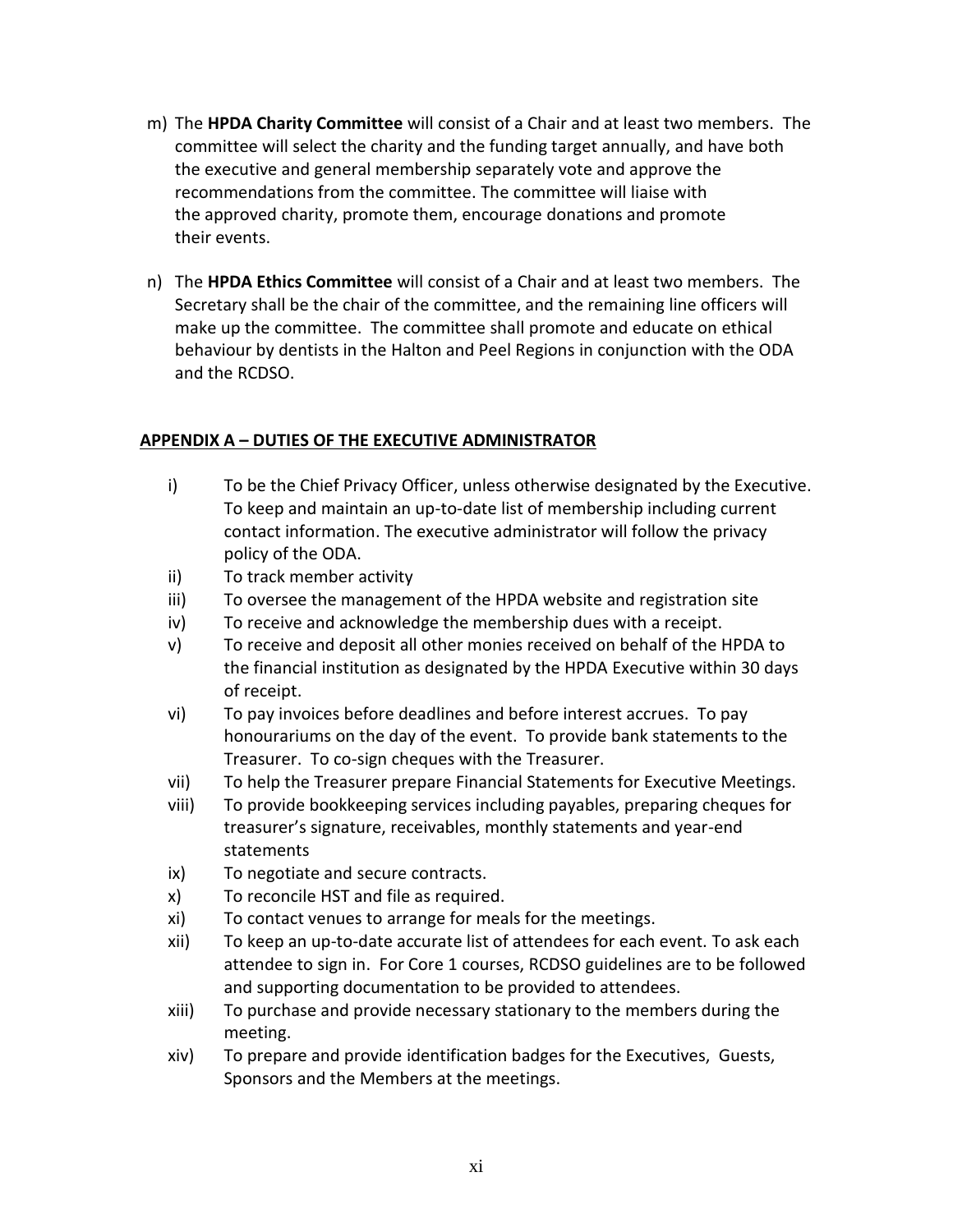- xv) To set up HPDA banners and upcoming event advertising at Educational Meetings and social events.
- xvi) To provide on-site management services including sponsors, registration services and overall event logistics
- xvii) To liaise with sponsors at events.
- xviii) To track sponsor and prospective sponsor activity.
- xix) To create sponsor prospectus.
- xx) To work with the Sponsorship Committee to increase sponsorship and ensure sponsorship ROI
- xxi) To register sponsors, collect payment, communicate with them, get confirmation of attendance and inform them about upcoming events.
- xxii) To provide necessary certificates such as Continuing Education Certificates to the attendees.
- xxiii) To meet, greet and welcome the attendees, on behalf of the President and the Executive of the HPDA, to the meeting.
- xxiv) To arrange for the audio visual and any other requirements of the HPDA Executive, members and the guest speakers.
- xxv) To contact members if there is a change to an event.
- xxvi) To have authorized HPDA Elected Officers sign documents, such as cheques, correspondence and related forms and financial documents of the HPDA.
- xxvii) To provide in a timely manner; records of receipts, income and payments to the bookkeeper for the preparation of accounting statements for the HPDA.
- xxviii) To keep records of membership attendance and category one tests for Educational Meetings for a minimum of 8 years.
- xxix) To respond to emails, phone calls, mail, faxes and other types of communication within 2 business days.
- xxx) Collect and count ballots along with one other person for a vote or election.
- xxxi) To send out post-event surveys and analyze the results when necessary.
- xxxii) To contact the ODA to arrange email blasts, get poster advertisements, get awards, create invitations for events and to send in the Councillor Credential Cards.
- xxxiii) To promote events.
- xxxiv) To attend all of the events and HPDA Executive Meetings.
- xxxv) To invite Executive Members to HPDA Executive Meetings and to take minutes at these meetings.
- xxxvi) To share minutes with the Executive within two weeks after Executive Meetings.
- xxxvii) To respond to inquiries and refer to the Executive as required within fortyeight hours of receiving the inquiry.
- xxxviii) To help develop membership benefit programs.
- xxxix) To store materials.
- xl) To send emails to members as requested.
- xli) To maintain all minutes, financial documents, correspondence and literature
- xlii) To print material as requested by the line officers